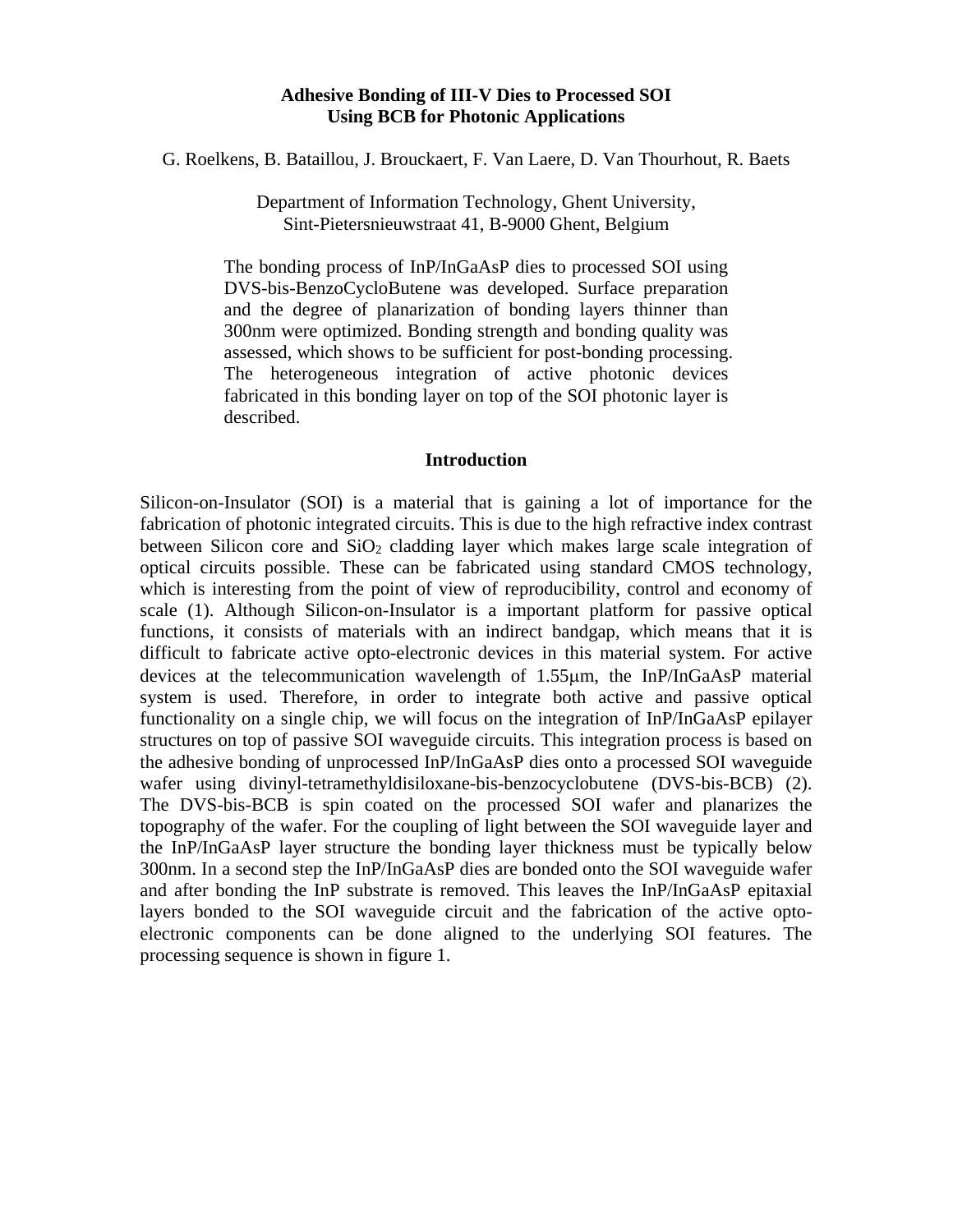

Figure 1. Heterogeneous integration of InP/InGaAsP on top of an SOI waveguide wafer by a die to wafer bonding process

## **DVS-bis-BCB adhesive die to wafer bonding process**

As very thin bonding layers are needed, commercially available B-staged DVS-bis-Benzocyclobutene (Cyclotene 3022-35 from Dow Chemicals) was diluted using mesitylene (1,3,5-trimethylbenzene). Dilution of the DVS-bis-BCB with 150% of mesitylene leads to a bonding layer thickness of 150nm when spin coated at 5000rpm. We evaluated the planarization properties of the ultra-thin DVS-bis-BCB layers on the SOI waveguide topography. The height of the topography was 220nm while the density of the features varies over the wafer surface. Three different types of topography where investigated: 10µm wide trenches on a pitch of 30µm, 10µm wide trenches on a pitch of 120µm and an isolated step in the topography. Preliminary measurements showed that spin coating of multiple layers with the same aggregate thickness of a single layer, showed significantly better planarization properties than single step spin coating. Therefore we assessed the degree of planarization by using a double coating obtaining a total layer thickness of about 300nm. Different combinations of spin coating and curing were tried and the degree of planarization was measured as shown in figure 2.



Figure 2. Degree of planarization of thin DVS-bis-BCB layers on different types of topography

 From these measurements several conclusions can be drawn. First, it is clear that the planarization of the 30µm pitch features is better than that of the 120µm features. Secondly, the superior planarization properties of double spin coated layers is clear: in the case of a 30µm pitch even a higher degree of planarization can be obtained using an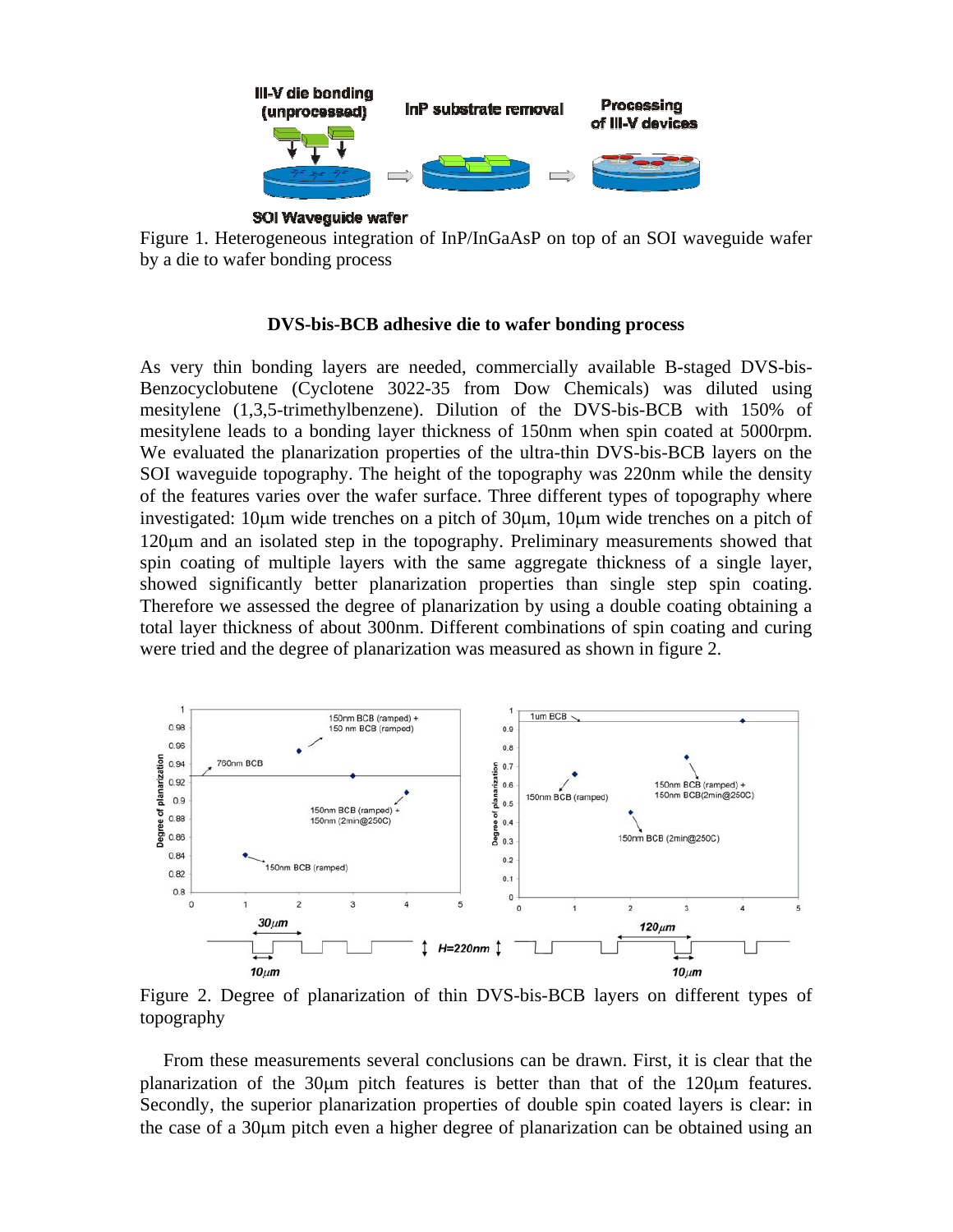aggregate 300nm BCB layer than with a single 760nm thick BCB layer. The type of curing of the first spin coated layer also plays a role. Soft-curing the BCB by slowly (1.6C/min) ramping to 210C (indicated by "ramped" in figure 2) gives a higher degree of planarization than a rapid thermal anneal (2min at 250C) due to the reflow of the BCB in the case of slow ramping.

From these results we designed the SOI topography to obtain a degree of planarization higher than 90% (meaning a residual non-planarity below 20nm). This residual non-planarity can than be compensated for by the elastic deformation of the InP surface and the partially cured DVS-bis-BCB.

The optimum degree of polymerization of the DVS-bis-BCB layer prior to bonding was evaluated by bonding unprocessed flat wafer surfaces. 300nm BCB was spin coated on a Pyrex host wafer and placed on a hot plate in a nitrogen environment at 250C for a variable time to evaporate the mesitylene solvent and partially cure the BCB. A timetemperature-transformation isothermal cure diagram is shown in figure 3 with the results of the bonding. When the DVS-bis-BCB is still liquid, the film is punctured upon attachment of the InP/InGaAsP dies. When the degree of polymerization is too high, the film is not tacky any more and dies debond. Good bonding quality is obtained by transforming the liquid BCB to a sol/gel rubber with an intermediate degree of polymerization.



Figure 3. Time-Temperature-Transformation diagram of DVS-bis-BCB and the results of the bonding

Before bonding, the SOI waveguide substrate, with a designed topography for planarization, is cleaned using SC-1 solution  $(1NH<sub>3</sub>:4H<sub>2</sub>O<sub>2</sub>:20H<sub>2</sub>O)$  at 70C. This surface treatment lifts of particles from the surface and renders the surface hydrophilic. After surface cleaning, adhesion promoter AP-3000 from Dow Chemicals is applied. Mesitylene diluted Cyclotene 3022-35 is spin coated at 5000rpm on the SOI and is softcured (210C for 40min, ramped at 1.6C/min). Subsequently, a second layer is spin coated at 5000rpm and undergoes a rapid thermal annealing for 2min at 250C, thereby increasing the degree of polymerization into the optimal region for bonding. Both curing steps are performed in a nitrogen environment to prevent the oxidation of the DVS-bis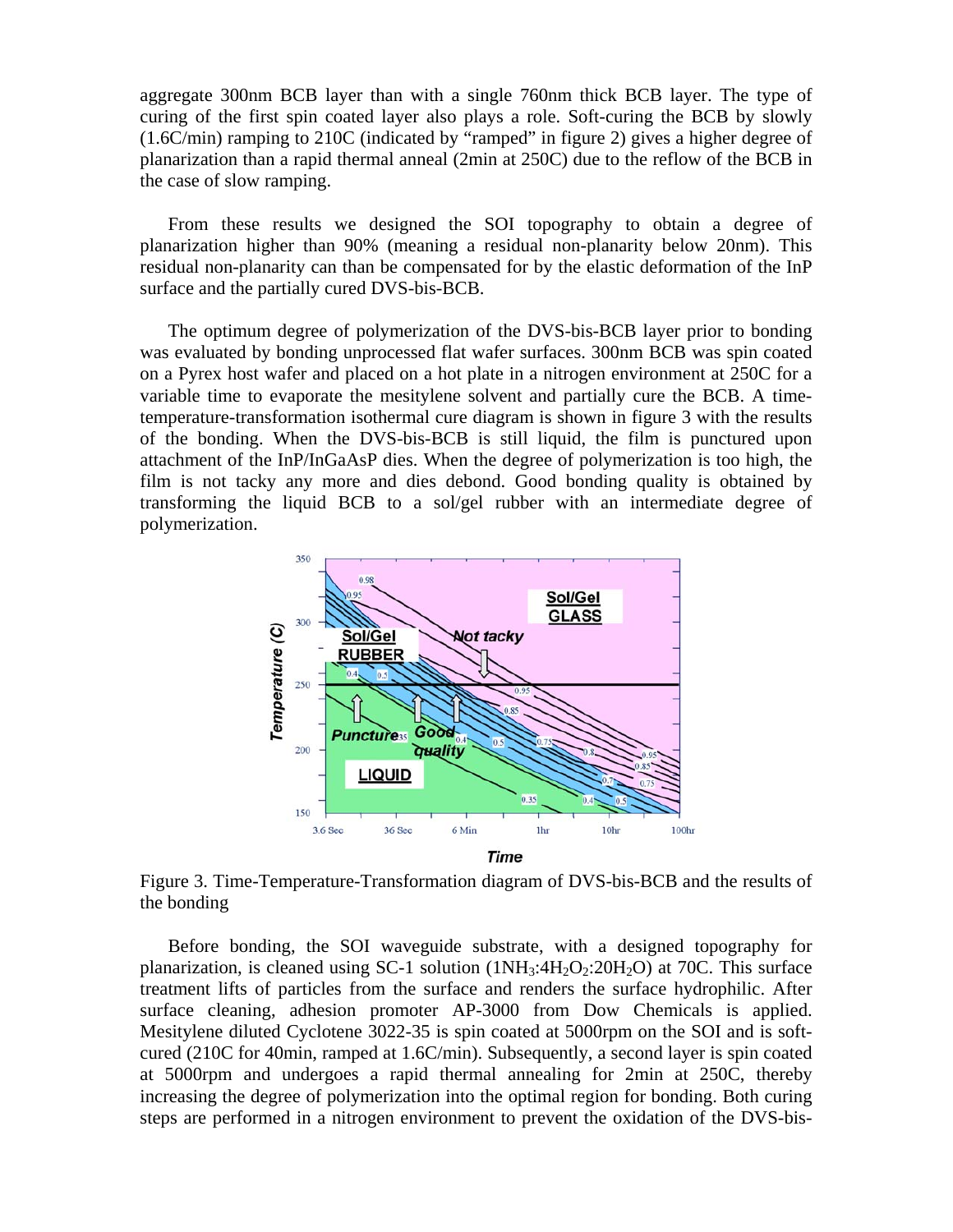BCB. The cleaved InP/InGaAsP dies (with a size ranging from a few mm<sup>2</sup> to  $1 \text{cm}^2$ ) are temporarily attached to a Pyrex carrier using a thermoplastic photoresist. The surfaces are cleaned by removing a sacrifial InP and InGaAs layer using  $3HC1:H<sub>2</sub>O$  and  $1H_2SO_4:3H_2O_2:1H_2O$  respectively. This cleaning step removes the hydrocarbon contamination and lifts off the particles on the dies (mainly from the cleaving operation). The InP surface is conditioned for an optimal bonding strength by dipping in  $1HF:10H<sub>2</sub>O$ (as will be shown in the subsection on characterization of the bonded layer stack). This surface treatment renders the InP surface hydrophilic (3). The InP dies are bonded in a vacuum environment to avoid the inclusion of air at the bonding interface. The bonding is performed at 150C in order to detach the InP dies from the Pyrex carrier and are cured for 1 hour at 250C under a uniform pressure of 300kPa in a nitrogen environment.

## **Characterization of bonded layer structures**

The die to wafer bonded structures were characterized on bonding quality and bonding strength. The bonding quality was assessed by Scanning Acoustic Microscopy (SAM) revealing no delamination at the bonding interface. Infrared transmission inspection, optical inspection by bonding on a Pyrex host substrate and SEM cross-section imaging were also performed not revealing any bonding defects. A cross-section of a bonded layer structure after InP substrate removal is shown in figure 4.



Figure 4. Cross-section and SAM top view image of a bonded layer structure. The SOI waveguide layer, BCB bonding layer and InP/InGaAsP layer are clearly distinguishable.

The bonding strength was assessed by performing die shear tests on the bonded samples.  $25mm^2$  InP dies with different surface conditioning were bonded to a Silicon host substrate and the shear force needed to detach the InP dies was measured. The results are depicted in figure 5. From these results it is clear that the HF treatment before bonding gives the highest bonding strength and that this is due to a chemical change in the surface and not due to a particle removal effect. This can be seen by comparing the results for the HF, HF+SC-1 and HF+SC-1+HF maximum shear forces. For comparison the influence of an  $O_2$ -plasma (formation of oxides on the InP surface) and the influence of an  $1H_2SO_4:3H_2O_2:1H_2O$  surface treatment (for etching the sacrificial InGaAs layer) are also shown. The critical adhesion energy of the bonded stack was measured using the Maszara razor blade method (4). It increased from  $0.2J/m^2$  before curing to  $10J/m^2$  after curing for a bonding layer thickness of 300nm.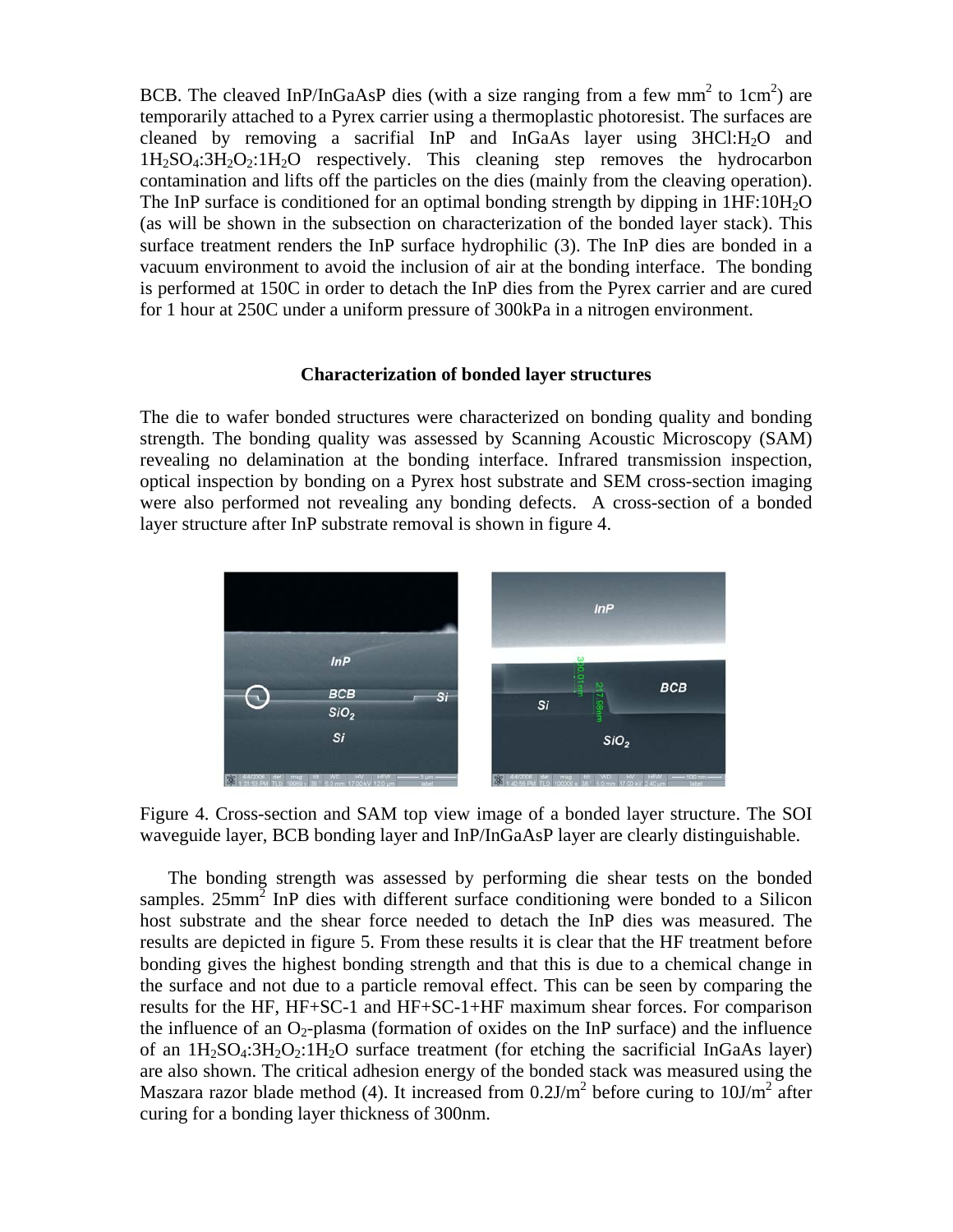

Figure 5. Maximum shear stress that can be applied to a bonded InP die bonded using 300nm of DVS-bis-BCB

### **Heterogeneous integration of active photonic devices**

After bonding and removal of the InP substrate using a combination of mechanical grinding and chemical wet etching until an InGaAs etch stop layer is reached, active opto-electronic devices can be fabricated in this layer structure. Stand alone (not coupled to an SOI waveguide) laser diodes and light emitting diodes were fabricated and subjected to damp heat testing (85 degrees, 85% relative humidity). No degradation of the light emitters was observed showing the good quality of the adhesive bonding process.

To demonstrate the heterogeneous integration process, InP/InGaAsP photodetectors were integrated on top of and coupled to an SOI waveguide circuit. The layout of the coupling structure and bonded photodetector is shown in figure 6. An inverted taper approach is used to couple light from the SOI passive waveguide layer to a polymer waveguide above the taper structure, which is then butt coupled to the photodetector. A top view of a fabricated structure is also shown, showing the InP/InGaAsP layer structure bonded to the SOI waveguide circuit and butt coupled to the polymer waveguide. The SOI inverted taper is not visible as it is buried underneath the polymer waveguide.

Photodetectors were characterized by endfire coupling using a lensed fiber with a spot size of 2.5µm. TE polarized light is injected into an 1.2µm wide SOI waveguide and the IV-curves of the device were compared with and without illumination. We assumed that the fraction of the power that is coupled into the SOI waveguide is the theoretical value resulting from numerical simulations, thereby giving a lower limit of the responsivity of the devices. The IV-curves with and without illumination with an estimated 95µW power at 1555nm in the SOI waveguide is plotted in figure 7. This corresponds to a responsivity of 0.23A/W. The length of the device is 50µm.